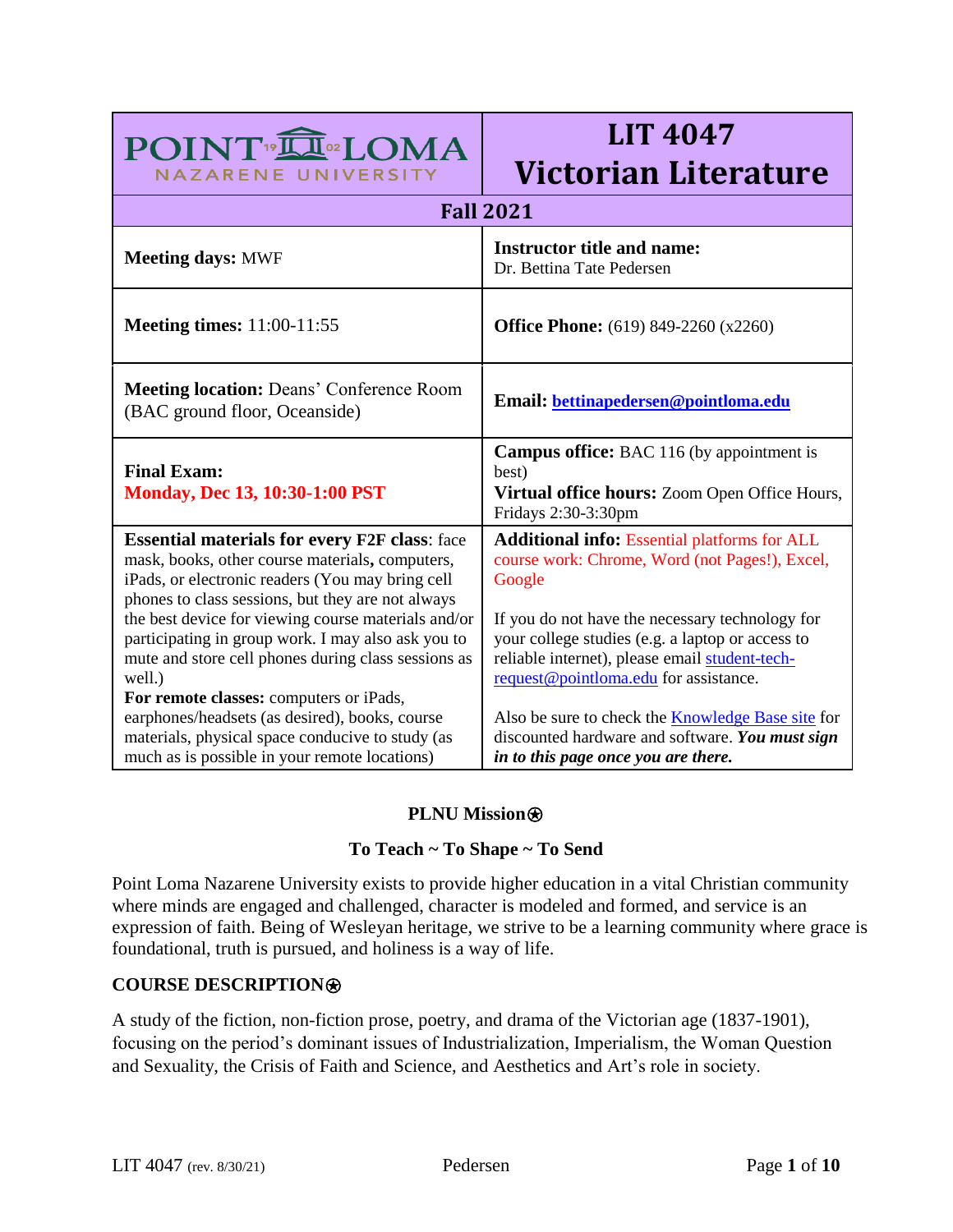*Prerequisite(s): Fulfillment of the College Composition requirement, LIT 2000, and Junior or Senior standing. Strongly Recommended: LIT 3000 & LIT 2055*

# **COURSE LEARNING OUTCOMES**⍟

*Students of LIT 4047 will*

- 1. Closely read and critically analyze texts in their original languages and/or in translation. **(PLO 2,3, 4)**
- 2. Recall, identify, and use fundamental concepts of literary study to read and discuss texts
	- a. Standard literary terminology
	- b. Modes/genres of literature
	- c. Elements of literary genres
	- d. Literary periods (dates, writers, characteristics, and important developments)
	- e. Contemporary critical approaches
	- f. Extra-literary research **(PLO 2, 3, 4)**
- 3. Analyze the social, cultural, ethnic, gendered, and/or historical contexts of the works and their authors, and connect the texts with their own lives. **(PLO 1)**
- 4. Create detailed and informed textual analysis of literary works employing secondary sources and applying concepts of literary study and literary theory. **(PLO 3, 4, 5)**

## **[COURSE CREDIT HOUR](https://catalog.pointloma.edu/content.php?catoid=52&navoid=2919#Credit_Hour_Definition) INFORMATION**⍟

In the interest of providing sufficient time to accomplish the stated Course Learning Outcomes, this class meets the PLNU credit hour policy for a 3 unit class delivered over 16 weeks. It is anticipated that students will spend a minimum of 37.5 participation hours per credit hour on their coursework. For this course, students will spend an estimated 112.5 minimum total hours meeting the course learning outcomes. Weekly time estimations are also provided in the Canvas modules.

#### **Distribution of Student Learning Hours**

| <b>Course Assignments &amp; Exams</b>                                        | <b>Hours</b> | %Weight |
|------------------------------------------------------------------------------|--------------|---------|
| Reading Assignments (1760pp.)                                                | 60           |         |
| Assignments (Canvas, Google Drive, CRO & COVE<br>Annotations, Presentations) | 30           | 45%     |
| Midterm Exam (COVE Timelines, Maps)                                          | 10           | 15%     |
| Seminar Paper                                                                | 10           | 25%     |
| Final Exam—Research Colloquium                                               | 2.5          | 15%     |
| <b>Total Course Hours</b>                                                    | 112.5        | 100%    |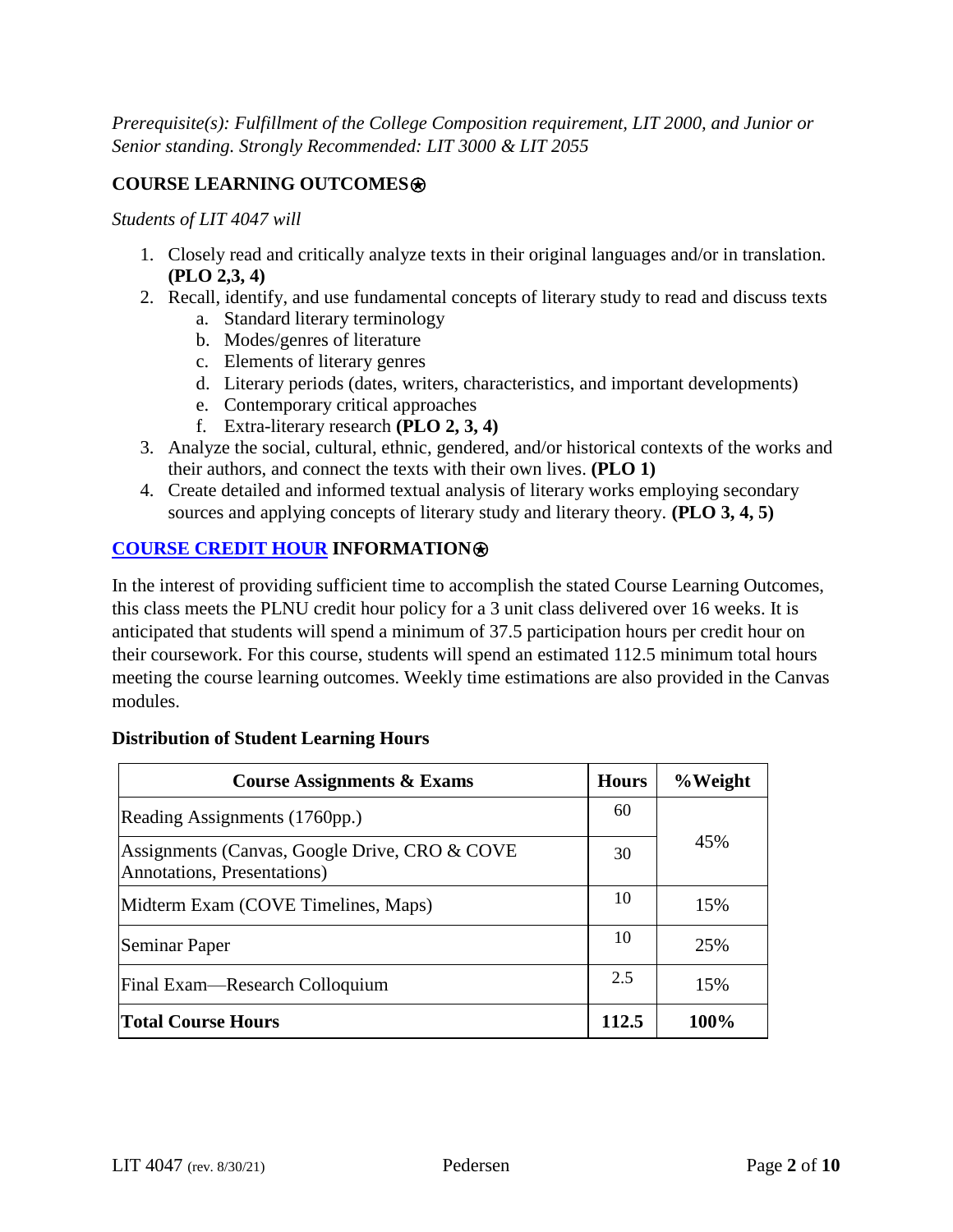## **ASSESSMENT AND GRADING**⍟

Student grades will be posted in the Canvas grade book and regularly updated. It is important to read the comments posted in the grade book as these comments will help you improve your work. Grades will be based on the following:

| A    | 93-100% | $\mathbf C$ | 73-76%      |
|------|---------|-------------|-------------|
| А-   | 90-92%  | $C-$        | 70-72%      |
| $B+$ | 87-89%  | $D+$        | 67-69%      |
| B    | 83-86%  | D           | 63-66%      |
| $B-$ | 80-82%  | D-          | 60-62%      |
| $C+$ | 77-79%  | F           | 59% & below |

#### **Grade Scale (Percentage)**

### **STATE AUTHORIZATION**⍟

State authorization is a formal determination by a state that Point Loma Nazarene University is approved to conduct activities regulated by that state. In certain states outside California, Point Loma Nazarene University is not authorized to enroll online (distance education) students. If a student moves to another state after admission to the program and/or enrollment in an online course, continuation within the program and/or course will depend on whether Point Loma Nazarene University is authorized to offer distance education courses in that state. It is the student's responsibility to notify the institution of any change in his or her physical location. Refer to the map on [State Authorization](https://www.pointloma.edu/offices/office-institutional-effectiveness-research/disclosures) to view which states allow online (distance education) outside of California.

## **INCOMPLETES AND LATE ASSIGNMENTS**

All assignments are to be submitted/turned in by the beginning of the class session when they are due or by the deadline posted in Canvas. *Check Canvas deadlines carefully.* Incompletes will only be assigned in extremely unusual circumstances.

While there are posted due dates for weekly assignments, you are welcome to post your work earlier in the week. In our asynchronous discussions, missing work means that others will not have the opportunity to respond to your comments nor you to theirs, and responding is often part of the graded assignment. Participation in the online discussions is crucial to your learning, your grade, *and* our class reading community. If you know you will be away on the day an assignment is due, you must post your work before you leave.

## **PLNU COPYRIGHT POLICY**⍟

Point Loma Nazarene University, as a non-profit educational institution, is entitled by law to use materials protected by the US Copyright Act for classroom education. Any use of those materials outside the class may violate the law.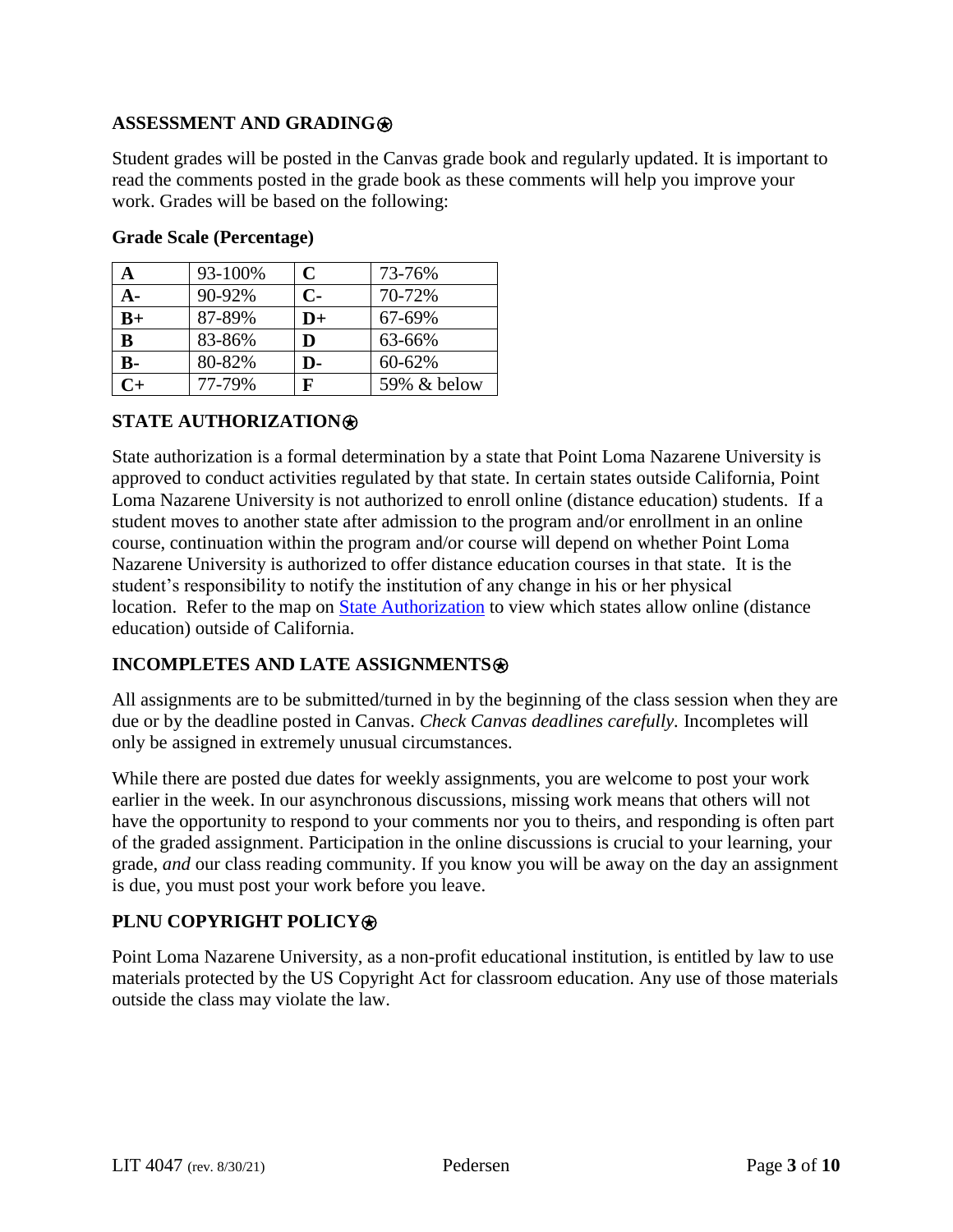# **PLNU ACADEMIC HONESTY POLICY**⍟

Students should demonstrate academic honesty by doing original work and by giving appropriate credit to the ideas of others. Academic dishonesty is the act of presenting information, ideas, and/or concepts as one's own when in reality they are the results of another person's creativity and effort. A faculty member who believes a situation involving academic dishonesty has been detected may assign a failing grade for that assignment or examination, or, depending on the seriousness of the offense, for the course. Faculty should follow and students may appeal using the procedure in the university Catalog. See [Academic Policies](https://catalog.pointloma.edu/content.php?catoid=52&navoid=2919) for definitions of kinds of academic dishonesty and for further policy information.

## **[PLNU ACADEMIC ACCOMMODATIONS POLICY](https://catalog.pointloma.edu/content.php?catoid=52&navoid=2919#Academic_Accommodations)®**

PLNU is committed to providing equal opportunity for participation in all its programs, services, and activities. Students with disabilities may request course-related accommodations by contacting the Educational Access Center (EAC), located in the Bond Academic Center [\(EAC@pointloma.edu](mailto:EAC@pointloma.edu) or 619-849-2486). Once a student's eligibility for an accommodation has been determined, the EAC will issue an academic accommodation plan ("AP") to all faculty who teach courses in which the student is enrolled each semester.

PLNU highly recommends that students speak with their professors during the first two weeks of each semester/term about the implementation of their AP in that particular course and/or if they do not wish to utilize some or all of the elements of their AP in that course.

Students who need accommodations for a disability should contact the EAC as early as possible (i.e., ideally before the beginning of the semester) to assure appropriate accommodations can be provided. It is the student's responsibility to make the first contact with the EAC.

## **PLNU ATTENDANCE AND PARTICIPATION POLICY**⍟

Regular and punctual attendance at all **synchronous** class sessions is considered essential to optimum academic achievement. If the student is absent for more than 10 percent of class sessions (asynchronous, synchronous, or F2F), the faculty member will issue a written warning of de-enrollment. If the absences exceed 20 percent, the student may be de-enrolled without notice until the university drop date or, after that date, receive the appropriate grade for their work and participation.

In some courses, a portion of the credit hour content will be delivered **asynchronously** and attendance will be determined by submitting the assignments by the posted due dates. See [Academic](https://catalog.pointloma.edu/content.php?catoid=52&navoid=2919#Class_Attendance) Policies in the Undergraduate Academic Catalog. If absences exceed these limits but are due to university-excused health issues, an exception will be granted.

#### **Asynchronous Attendance/Participation Definition**

A day of attendance in asynchronous content is determined as contributing a substantive note, assignment, discussion, or submission by the posted due date. Failure to meet these standards will result in an absence for that day. Instructors will determine how many asynchronous attendance days are required each week.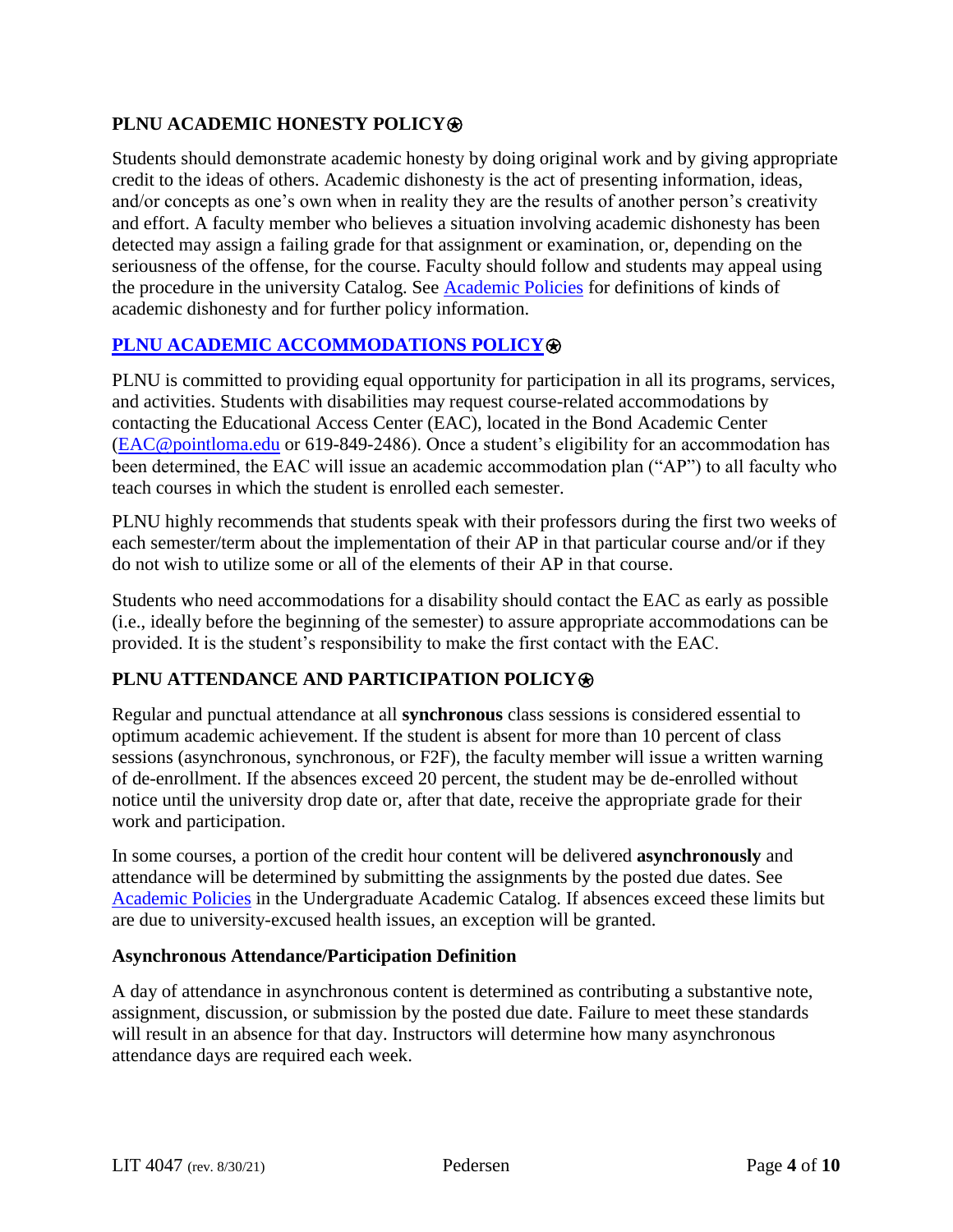## **CLASS PARTICIPATION**

### **Interactions and Engagement with Course Readings**

Your success in understanding, making meaning of, and writing analysis of the course texts will be directly related to your

- o engaged close reading with ongoing annotation,
- o engaged participation in discussions (all forms),
- o diligent contextual work: historical and cultural frameworks (COVE),
- o thoughtful reflection on the multiple ways texts may be read and the relevance of Victorian literature to modernity,
- o spiritual meditation on the power of interpretation and reading

### **Preparation, Assignments, and Technology**

- 1. Course books must be in your possession before the modules dedicated to those books begin. No exemptions from quizzes or other required/graded work will be granted because you do not yet have course texts. Using designated editions is crucial since all page references in course handout, slide, assignments are taken from the specified editions. If audiobooks are used, you will need to listen with dedicated focus and with the discussion question sheets in front of you as you listen.
- 2. Completion of all discussions & assignments is required; passing the course will be difficult without doing so. Missed work may be made up only in extenuating circumstances as determined by typical university standards. You must communicate with me directly about such circumstances.
- 3. Late assignments *will not be accepted* (unless extenuating circumstances apply or you and I have discussed matters ahead of the deadline).
- 4. It is your responsibility to see to it that your work is posted/submitted correctly in Canvas. It is also your responsibility to *let me know immediately* if you are experiencing technical difficulties with course materials in Canvas so that I can address the technical issues on my side.
- 5. Always keep duplicate copies of your work so you can provide one if necessary.
- 6. All coursework must be submitted in acceptable, viewable/audible, Canvas-compatible, digital form (doc, docx, pdf, xlsx). Google Chrome is the best browser to use with Canvas.

#### **Online Platforms**

- **Canvas, Google Drive, Gmail:** You are responsible for checking our course online platforms (Canvas, Google Drive, email, etc.) regularly for electronic communications from me about our course and/or about your individual work in the course. You are fully accountable for all course material, announcements, communications that are distributed via these sites, and I will send messages only to these sites. Please let me know immediately if you encounter any technical problems with these sites. If you want to reach out to me about our course, *please do so in Canvas email*.
- **Central Online Virtual Educator – COVE:** We will be using COVE to annotate our digital texts, make timelines, make maps, and possibly more. If you already have a subscription from January 2021, it should still be active through December 2021.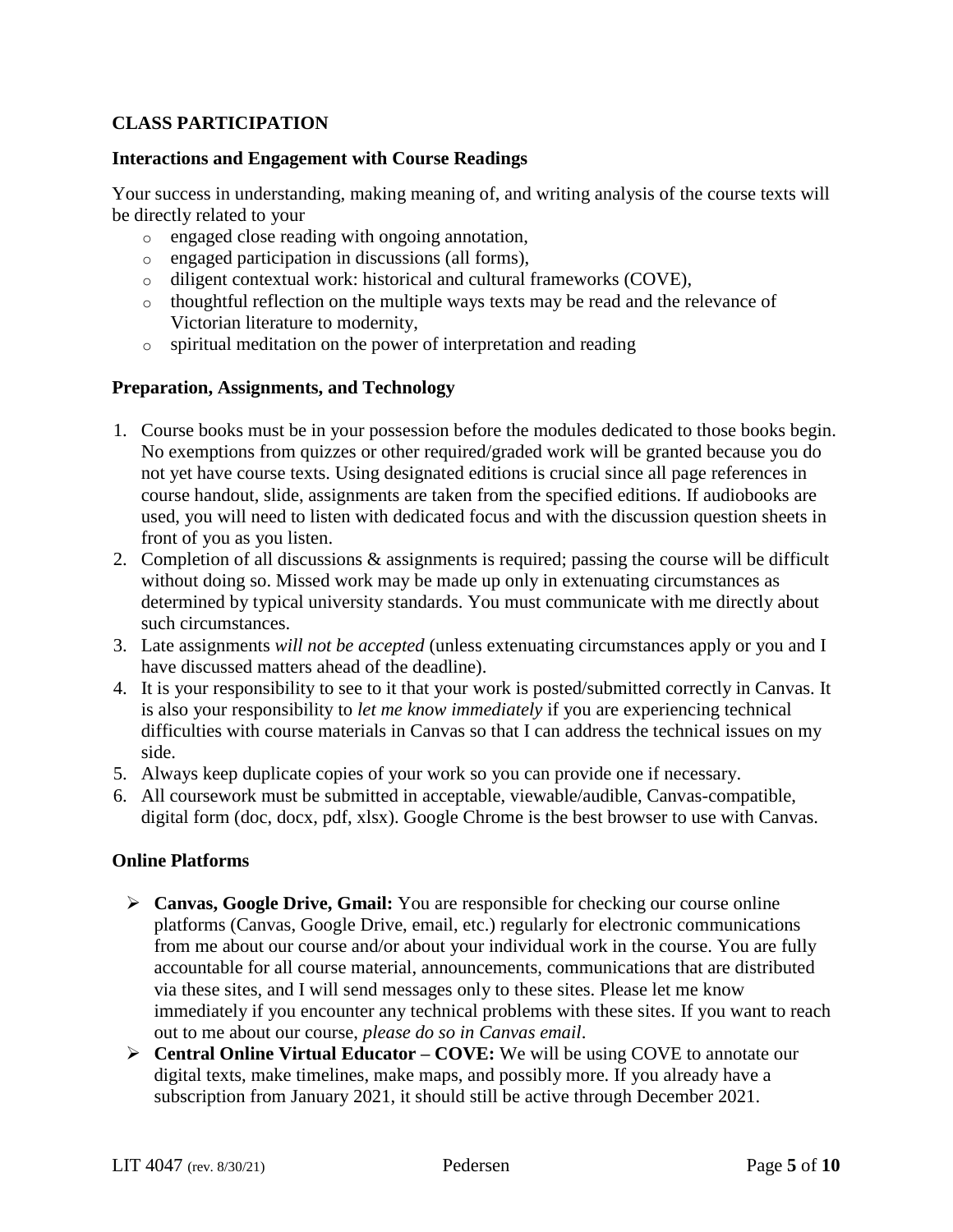## **ACADEMIC WRITING & MLA STYLE**

For all written work, please use MLA Style and follow all standards of academic writing taught to you in your college composition class. The MLA Style includes the standard use of inclusive language. (See also "LJML Department Syllabus Statements: Inclusive Language" posted on Canvas in the Syllabus & Course Policies folder.) *Points are lost for errors in MLA Style use.*

## **INCLUSIVE LANGUAGE**

Because the Literature, Journalism, and Modern Language department recognizes the power of language, all public language used in this course, including written and spoken discourse, should be inclusive. This standard is outlined by all major academic style guides, including MLA, APA, and Chicago, and is the norm in university-level work.

## **PUBLIC DISCOURSE**

Much of the work we will do in this discussion-based F2F/hybrid/online class is interactive, the nature of Canvas discussion board posts and replies and recorded ZOOM meetings are *public, not private, discourse*. By continuing in this class, you acknowledge that your work will be viewed and/or heard by others in the class and is thus, public.

### **DIVERSITY STATEMENT**

Point Loma Nazarene University is committed to diversity in the classroom, in its publications and in its various organizations and components. Faculty and staff recognize that the diverse backgrounds and perspectives of their colleagues and students are best served through respect toward gender, disability, age, socioeconomic status, ethnicity, race, culture and other personal characteristics. In addition, the department of Literature, Journalism, Writing, and Languages is committed to taking a leadership position that calls for promoting a commitment to diversity in and out of the classroom and in the practices of writing, journalism and the study of literature.

## **USE OF TECHNOLOGY**⍟

In order to be successful in the online or hybrid environment, you'll need to meet the minimum technology and system requirements; please refer to the [Technology and System Requirements](https://help.pointloma.edu/TDClient/1808/Portal/KB/ArticleDet?ID=108349) information. (You will have to log into this link's page to see appropriate content.) Additionally, students are required to have headphone speakers, microphone, or webcams compatible with their computer available to use. Please note that any course with online proctored exams require a computer with a camera (tablets are not compatible) to complete exams online.

Problems with technology do not relieve you of the responsibility of participating, turning in your assignments, or completing your classwork.

#### **SPIRITUAL CARE**⍟

Please be aware PLNU strives to be a place where you grow as whole persons. To this end, we provide resources for our students to encounter God and grow in their Christian faith. If students have questions, a desire to meet with the chaplain or have prayer requests you can contact the Office of Student Life and [Formation.](https://www.pointloma.edu/offices/student-life-formation)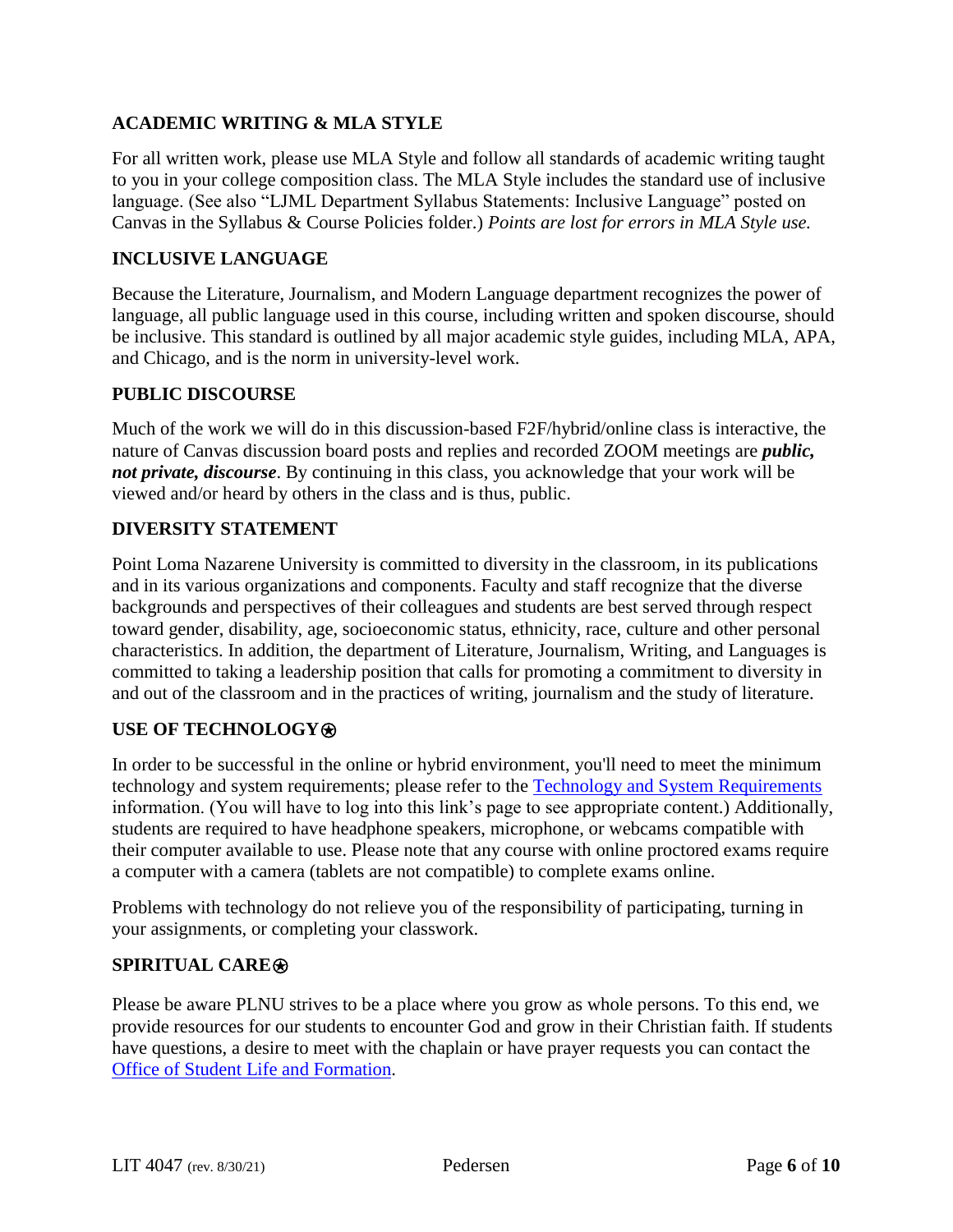## **REQUIRED TEXTS**

Craik, Dina Mulock. *The Half-Caste*. 1851. Broadview. Eliot, George. *Middlemarch.* 1871-72. Broadview. Gaskell, Elizabeth. *Mary Barton*. 1848. Broadview. Harkness, Margaret. *A City Girl*. 1887. Broadview. Seacole, Mary. *The Wonderful Adventures of Mrs Seacole in Many Lands*. 1857. Penguin Wilde, Oscar. *The Picture of Dorian Gray*. 1890. Broadview. COVE Subscription (\$10): <https://www.navsa.org/members/join-navsa/#cove-only>

(**Note:** we will discuss options regarding the required texts.)

### **RECOMMENDED TEXTS**

*Norton Anthology of English Literature, Vol. 2B The Victorian Period*

### **A FEW ADDITIONAL RESOURCES ON THE WEB**

THE V[ICTORIAN](http://victorianresearch.org/) RESEARCH WEB THE V[ICTORIAN](https://victorianweb.org/) WEB THE G[ASKELL](http://victorian-studies.net/Gaskell.html) WEB GEORGE ELIOT A[RCHIVE](https://georgeeliotarchive.org/) V[ICTORIAN](https://webapp1.dlib.indiana.edu/vwwp/welcome.do) WOMEN WRITERS PROJECT THE V[ICTORIAN](http://victorian-studies.net/) LITERARY STUDIES ARCHIVE HOMES OF V[ICTORIAN](https://archaeology-travel.com/england/historic-writers-houses-england/) AUTHORS

**ASSIGNMENTS AT-A-GLANCE** (Points are best estimates for now; all points/assignments are included in their proper weighted grade category.)

- **1. COVE Annotations & CRO Contributions (variable points).** Once you complete the reading assigned for each day, please create annotations in **COVE Studio** for that day's reading. Make a close reading annotation on 1-2 of the literary features/domains—you should aim for annotations across the range of literary features each week and not annotate for the same literary feature repeatedly. Make one entry for each CRO field per class day's reading. (CLO #1-3)
- **2. Terms to Gloss: (50 points, 10 points/novel)** In the **Google Spreadsheet in Canvas** list terms to gloss from week's reading; include full information in columns specified; don't duplicate a word if it is already listed in the spreadsheet, and don't duplicate a word that the notes in the text have already glossed. (CLO #1-2)
- **3. Discussion Boards & Presentations (variable points)** Discussion Board prompts with assigned word counts will occasionally be posted in **Canvas** for you to respond to per the instructions given in the DB. Rubrics will be included on Canvas for grading expectations. Some prompts will require responses; some will not. Presentations may be formal and/or informal. (CLO #1-3)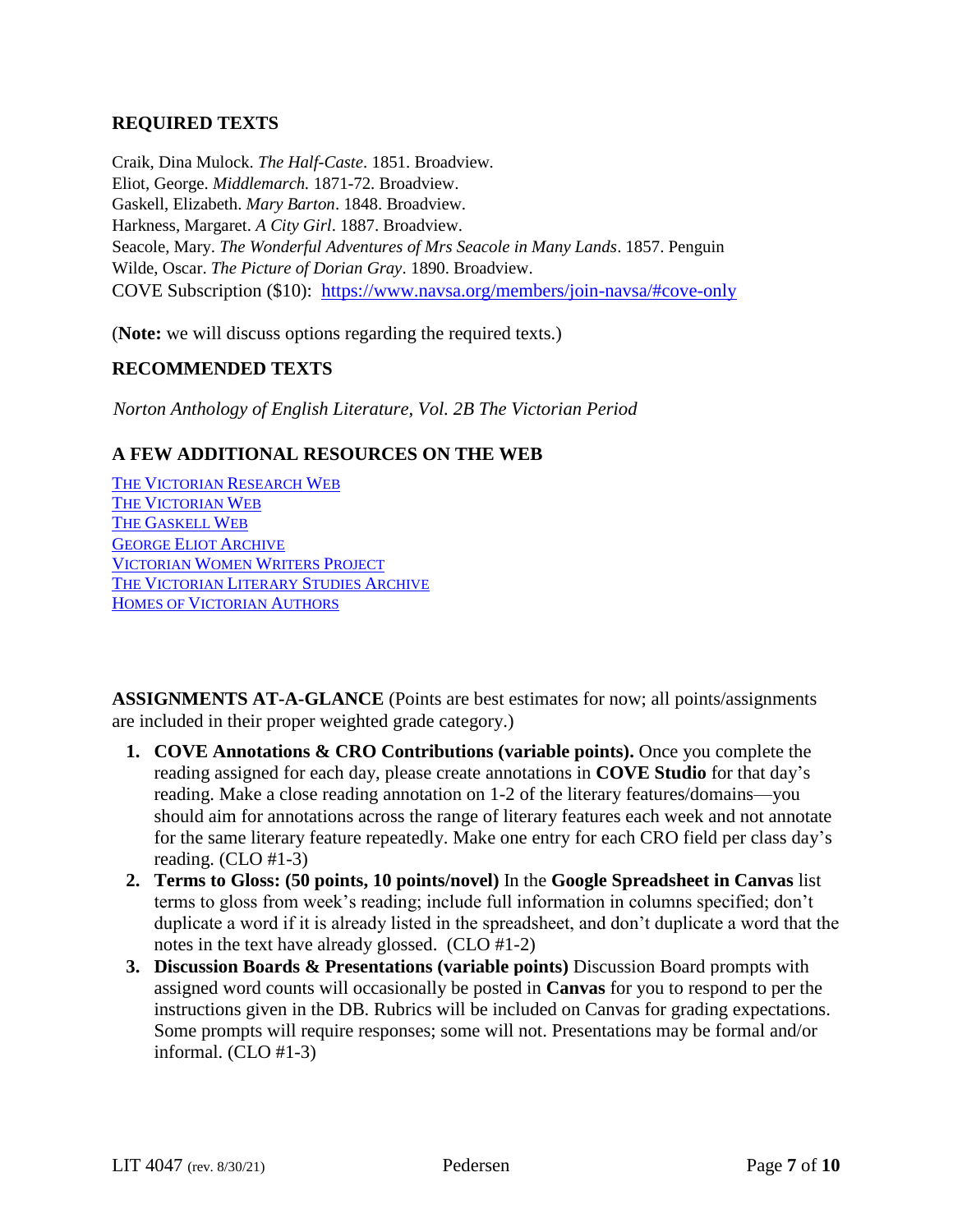- **4. Midterm: Timeline and Map Assignments: (40 points, 20 per assign, may adjust)** In **COVE Editions** you will collaboratively create a timeline and one or more maps for the five novels we are reading. (CLO #2-3)
- **5. Seminar Paper (100 points).** You will write a 10-15 page fully researched seminar paper using MLA Style on one of the novels we are reading. (CLO #1-4).
- **6. Final Exam: Research Colloquium (100 points).** You will give a 10-min. conferencestyle presentation or your seminar paper to the class during our exam time and participate in an oral exam/Q&R. Rubric: AAC&U Oral Communication. (CLO #1-4).

| <b>Time Required to Read Novels and Critical Apparatus</b> |         |               |                              |
|------------------------------------------------------------|---------|---------------|------------------------------|
| <b>Book</b>                                                | # Pages | 30pp/hr. Pace | <b>Est. Total Hrs. Range</b> |
| <b>Mary Barton</b>                                         | 450     | 15 hrs.       | $15-18$                      |
| <b>Critical Apparatus</b>                                  | 120     | $3$ hrs.      | $3-4$                        |
| The Half-Caste                                             | 40      | 1.3 hrs.      | $1 - 2$                      |
| <b>Critical Apparatus</b>                                  | 75      | $2.5$ hrs.    | $3-4$                        |
| <b>Wonderful Adventures</b>                                | 161     | 5.4 hrs.      | $5 - 6$                      |
| <b>Critical Apparatus</b>                                  | 50      | $1.6$ hrs.    | $2 - 3$                      |
| <b>Middlemarch</b>                                         | 610     | 20.3 hrs.     | 20-24                        |
| <b>Critical Apparatus</b>                                  | 96      | $3.2$ hrs.    | $3 - 5$                      |
| A City Girl                                                | 86      | 2.9 hrs.      | $3-4$                        |
| <b>Critical Apparatus</b>                                  | 72      | 2.4 hrs.      | $2 - 3$                      |
| <b>TOTALS</b>                                              | 1760    |               | 57-73                        |

# **SCHEDULE OF READINGS & ASSIGNMENTS**

|   | <b>Date</b>                                           | <b>Content &amp; Assignment Due</b>                                                                                                                                                                                                                                                                                                                                                                        |  |
|---|-------------------------------------------------------|------------------------------------------------------------------------------------------------------------------------------------------------------------------------------------------------------------------------------------------------------------------------------------------------------------------------------------------------------------------------------------------------------------|--|
|   | <b>History of Literary Criticism/Theory,</b>          |                                                                                                                                                                                                                                                                                                                                                                                                            |  |
|   | <b>Elements of Fiction – Close Reading "The Dead"</b> |                                                                                                                                                                                                                                                                                                                                                                                                            |  |
|   | Wk 1: Aug. 31-Sept 3                                  | <b>Class Orientation &amp; Context of Victorian Period</b>                                                                                                                                                                                                                                                                                                                                                 |  |
| 1 | Tues., Aug. 31                                        | Please subscribe to COVE if you don't already have a subscription. Watch the<br>student part of this video (up through minute 6:50) to see how to do this. Read<br>syllabus. Explore course in Canvas. Prepare work listed for Wed. Sept. 1                                                                                                                                                                |  |
|   | Mary Barton (1848)                                    |                                                                                                                                                                                                                                                                                                                                                                                                            |  |
|   | <b>CRO &amp; COVE Annotations</b>                     |                                                                                                                                                                                                                                                                                                                                                                                                            |  |
| 2 | Wed., Sept 1                                          | Course Orientation, Connecting with each other, Discussion Board: What do<br>you already know or gather about the situation of the working class in England<br>in the middle of the nineteenth century (1830s-1870s) from reading Appendix<br>D? What questions are starting to form in your mind about what Gaskells'<br>Mary Barton will show us?<br>Appendix D: Related Fiction and Poetry (pp. 566-83) |  |
| 3 | Fri., Sept 3                                          | Gaskell Mary Barton Appendix C (pp. 518-45)                                                                                                                                                                                                                                                                                                                                                                |  |
|   | <b>Wk 2: Sept 8-10</b>                                |                                                                                                                                                                                                                                                                                                                                                                                                            |  |
| 4 | Wed., Sept 8                                          | Gaskell Mary Barton Appendix C: Social Commentary on Industrialization<br>(pp. 545-65), Appendix E: Chartism and Free Trade (pp. 584-87)                                                                                                                                                                                                                                                                   |  |
| 5 | Fri., Sept 10                                         | Gaskell <i>Mary Barton</i> (1848) (pp. 29-113)                                                                                                                                                                                                                                                                                                                                                             |  |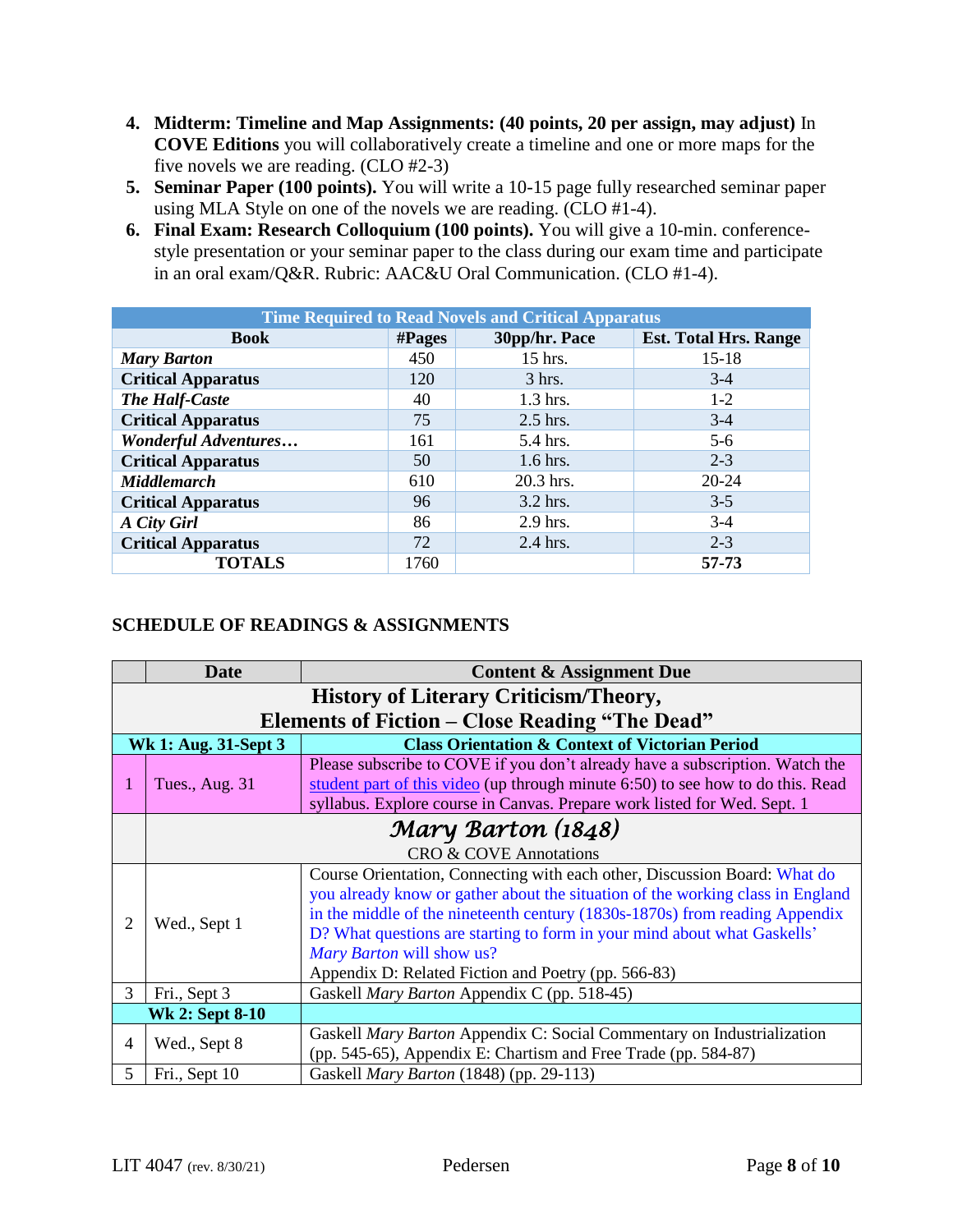|                | Wk 3: Sept. 13-17                                               |                                                                                                          |  |  |
|----------------|-----------------------------------------------------------------|----------------------------------------------------------------------------------------------------------|--|--|
| 6              | Mon., Sept 13                                                   | Gaskell Mary Barton (pp. 114-89) & COVE Annotations                                                      |  |  |
| $\overline{7}$ | Wed., Sept 15                                                   | Gaskell Mary Barton (pp. 190-263) & COVE Annotations                                                     |  |  |
| 8              | Fri., Sept 17                                                   | Gaskell Mary Barton (pp. 264-335) & COVE Annotations                                                     |  |  |
|                | Wk 4: Sept. 20-2                                                |                                                                                                          |  |  |
| 9              | Mon., Sept. 20                                                  | Gaskell Mary Barton (pp. 336-415) & COVE Annotations                                                     |  |  |
| 10             | Wed., Sept. 22                                                  | Gaskell Mary Barton (pp. 415-483) & COVE Annotations                                                     |  |  |
|                |                                                                 | Gaskell Mary Barton Appendices A: The Composition of the Novel, Appendix                                 |  |  |
| 11             | Fri., Sept.24                                                   | B: Contemporary Reviews of the Novel (pp. 484-517)                                                       |  |  |
|                | Wk. 5: Sept. 27-Oct. 1                                          |                                                                                                          |  |  |
| 12             | Mon., Sept. 27                                                  | <b>COVE Map &amp; Timeline Assignments</b>                                                               |  |  |
|                |                                                                 | Craik The Half-Caste Appendices: Appendix B: The British Empire, Race, and                               |  |  |
| 13             | Wed., Sept. 29                                                  | the "Eurasian Question" (pp. 97-132)                                                                     |  |  |
| 14             | <b>Fri., Oct. 1</b>                                             | <b>PLANNING DAY: Reading ahead &amp; COVE work</b>                                                       |  |  |
|                |                                                                 | The Half-Caste (1851)                                                                                    |  |  |
|                |                                                                 | <b>CRO &amp; COVE Annotations</b>                                                                        |  |  |
|                | Wk. 6: Oct. 4-8                                                 |                                                                                                          |  |  |
| 15             | Mon., Oct. 4                                                    | Craik The Half-Caste (pp. 43-88)                                                                         |  |  |
|                |                                                                 | Craik The Half-Caste, "Introduction" (pp. 9-37) & "Dinah Mulock Craik: A                                 |  |  |
| 16             | Wed., Oct. 6                                                    | Brief Chronology (pp. 39-41) & COVE Map & Timeline Assignments                                           |  |  |
|                |                                                                 | Appendix A: Dinah Mulock Craik on Gender Issues and Female Employment                                    |  |  |
| 17             | Fri., Oct. 8                                                    |                                                                                                          |  |  |
|                | (pp. 89-95) & Appendix C: The Victorian Governess (pp. 133-151) |                                                                                                          |  |  |
|                | Wonderful Adventures of Mrs Seacole in Many Lands (1857)        |                                                                                                          |  |  |
|                |                                                                 | <b>CRO &amp; COVE Annotations</b>                                                                        |  |  |
|                | Wk. 7: Oct. 11-15                                               |                                                                                                          |  |  |
|                |                                                                 | Seacole. The Wonderful Adventures of Mrs Seacole in Many Lands, Chs. 1-7                                 |  |  |
| 18             | Mon. Oct. 11                                                    | (pp. 11-68), Also please read "Chronology" (pp. ix-xiii), "A Note on the Text"                           |  |  |
|                |                                                                 | (p. liii) and "To the Reader" (p. 5)                                                                     |  |  |
| 19             | Wed., Oct. 13                                                   | Seacole. The Wonderful Adventures of Mrs Seacole in Many Lands, Chs. 8-12                                |  |  |
|                |                                                                 | (pp. $69-109$ )                                                                                          |  |  |
| 20             | Fri., Oct. 15                                                   | Seacole. The Wonderful Adventures of Mrs Seacole in Many Lands, Chs. 13-                                 |  |  |
|                |                                                                 | Concl. (pp. 110-171)                                                                                     |  |  |
|                | Wk. 8, Oct. 18-22                                               |                                                                                                          |  |  |
| 21             | Mon. Oct. 18                                                    | Seacole. The Wonderful Adventures of Mrs Seacole in Many Lands,                                          |  |  |
|                |                                                                 | "Introduction" (pp. xv-lii)                                                                              |  |  |
|                |                                                                 | Seacole. The Wonderful Adventures of Mrs Seacole in Many Lands,                                          |  |  |
| 22             | Wed., Oct. 20                                                   | "Appendix" (pp. 173-180) & COVE Map & Timeline Assignments; "Silly                                       |  |  |
|                |                                                                 | Novels by Lady Novelists," Westminster Review LXVI (October 1856): 442-                                  |  |  |
|                |                                                                 | 61 (in Middlemarch text, Appendix A.6, pp. 659-677)                                                      |  |  |
|                |                                                                 | <b>FALL BREAK</b>                                                                                        |  |  |
|                |                                                                 | Míddlemarch (1871-72)                                                                                    |  |  |
|                | <b>CRO &amp; COVE Annotations</b>                               |                                                                                                          |  |  |
|                |                                                                 |                                                                                                          |  |  |
|                |                                                                 |                                                                                                          |  |  |
|                | Wk. 9, Oct. 25-29                                               |                                                                                                          |  |  |
| 23             | Mon., Oct. 25                                                   | Eliot, George, <i>Middlemarch</i> , Book I: Miss Brooke (1870-72) (pp. 31-122) &                         |  |  |
| 24             | Wed. Oct. 27                                                    | "Chronology" & "Note on the Text" (pp. 23-28)<br>Eliot, Middlemarch, Book II: Old and Young (pp. 123-64) |  |  |